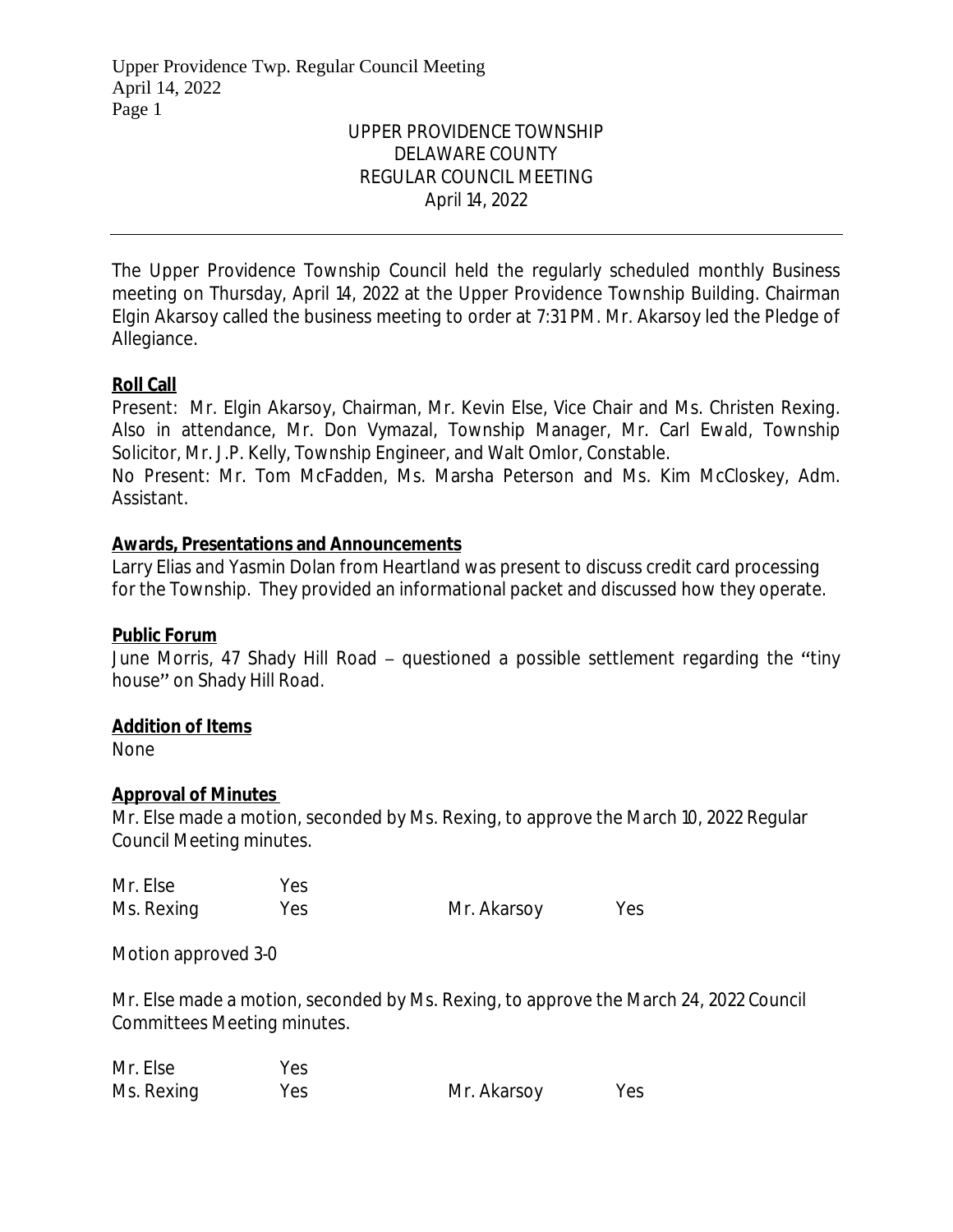Motion approved 3-0

### **Municipal Boards, Authorities, Commissions and Committees**

No vacancies.

#### **Zoning, Subdivision and Land Development**

Lacey Faber, the new owner of 57 Kirk Lane wants to put a playset on their property. They live on a corner lot and per our Zoning Code, they have two front yards with a required 35' front yard setback. Council will discuss the interpretations of the Code and possibly looking into considering amending the Ordinance.

### **Unfinished Business**

None

# **New Business**

### **Voucher List for March 2022**

Ms. Else made a motion, seconded by Mr. Akarsoy, to approve the voucher list for March 2022 in the amount of \$497,841.58.

| Mr. Else   | Yes |             |     |
|------------|-----|-------------|-----|
| Ms. Rexing | Yes | Mr. Akarsoy | Yes |

Motion approved 3-0

# **Blessing Settlement – Tax Assessment Appeal**

Ms. Else made a motion, seconded by Mr. Akarsoy, to accept settlement of the tax assessment appeal for folio 35-00-01205-01. Owned by Warren and Suzanne Blessing, as recommended by the appraiser.

| Mr. Else   | Yes |             |     |
|------------|-----|-------------|-----|
| Ms. Rexing | Yes | Mr. Akarsoy | Yes |

Motion approved 3-0

# **Resolution 2022-18 – Public Works Hire - Freemont**

Ms. Else made a motion, seconded by Ms. Rexing, to adopt Resolution 2022-18, to hire Justin Freemont to the position of full time Public Works Laborer effective April 25, 2022 in accordance with the Township's Home Rule Charter, Codified Ordinances and the Non-Uniformed Union Contract, at a salary in accordance with said contract.

Mr. Else Yes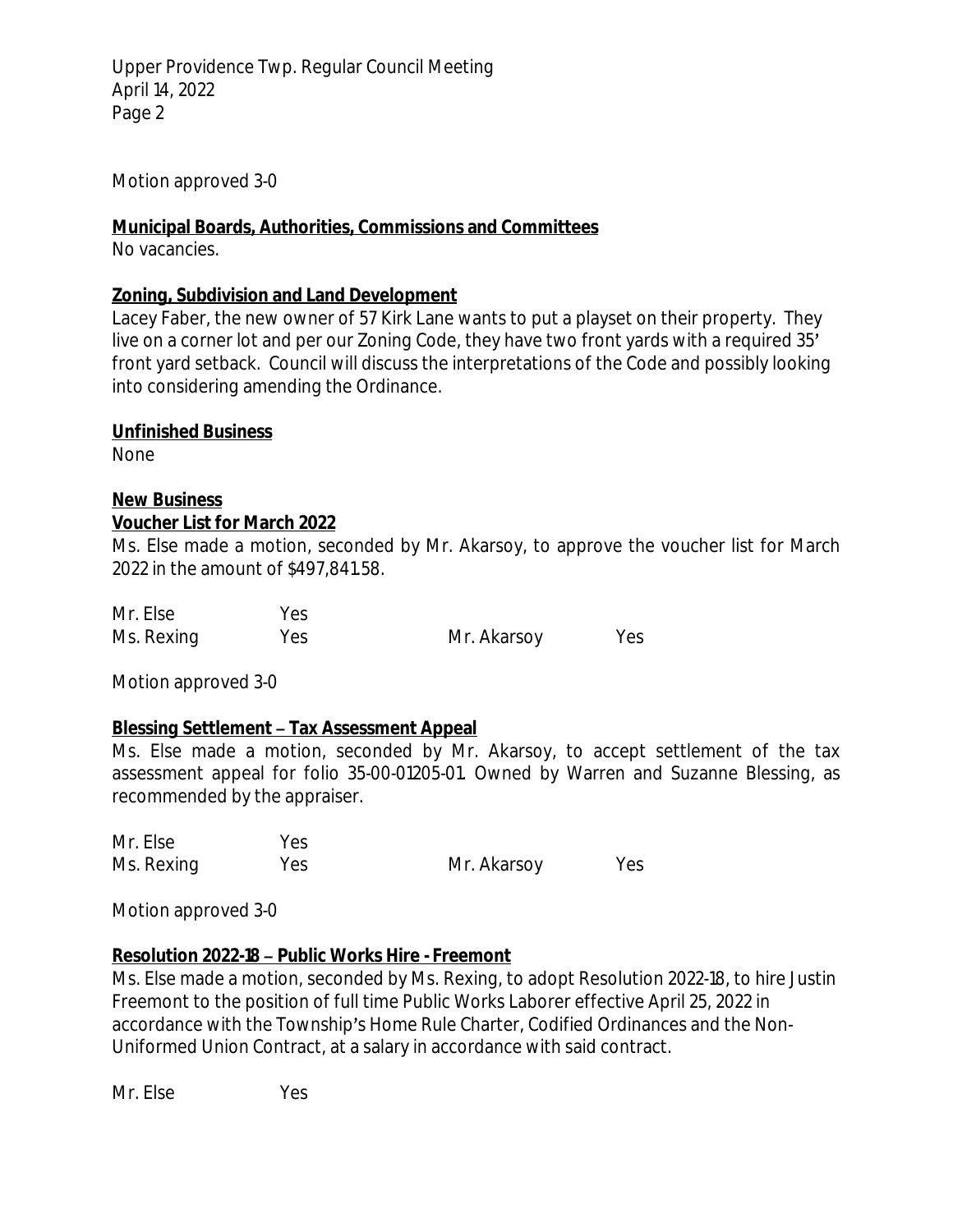Ms. Rexing Yes Mr. Akarsoy Yes

Motion approved 3-0

#### **Resolution 2022-19 – Public Works Hire - Ryan**

Ms. Else made a motion, seconded by Mr. Akarsoy, to adopt Resolution 2022-19, to hire Sean Ryan to the position of full time Public Works Laborer effective April 25, 2022 in accordance with the Township's Home Rule Charter, Codified Ordinances and the Non-Uniformed Union Contract, at a salary in accordance with said contract.

| Mr. Else   | Yes |             |     |
|------------|-----|-------------|-----|
| Ms. Rexing | Yes | Mr. Akarsoy | Yes |

Motion approved 3-0

#### **Penncrest AM Prom Donation**

Ms. Else made a motion, seconded by Mr. Akarsoyg, to approve a donation to the Penncrest AM Prom Committee in the amount of \$250.00, which was NOT recommended by the Recreation Board.

Discussion: The Penncrest AM Prom Committee has asked for a donation every year for the AM Prom and for the last five years have been given \$250.00. They inquired why it was not recommended by the Recreation Commission. Council made the decision to continue supporting the event.

| Mr. Else   | Yes |             |     |
|------------|-----|-------------|-----|
| Ms. Rexing | Yes | Mr. Akarsoy | Yes |

Motion approved 3-0

#### **Waiving SDLD Application Fees - MLL**

Mr. Else made a Motion, seconded by Mr. Akarsoy, to approve waiving the Subdivision and Land Development Review Permit fee for the Media Little League lighting project at Springton Lake Middle School.

| Mr. Else   | Yes |             |     |
|------------|-----|-------------|-----|
| Ms. Rexing | Yes | Mr. Akarsoy | Yes |

Motion approved 3-0

#### **Resignation – Environmental Commission - Seufort**

Mr. Else made a Motion, seconded by Ms. Rexing, to approve the resignation of Lars Seufort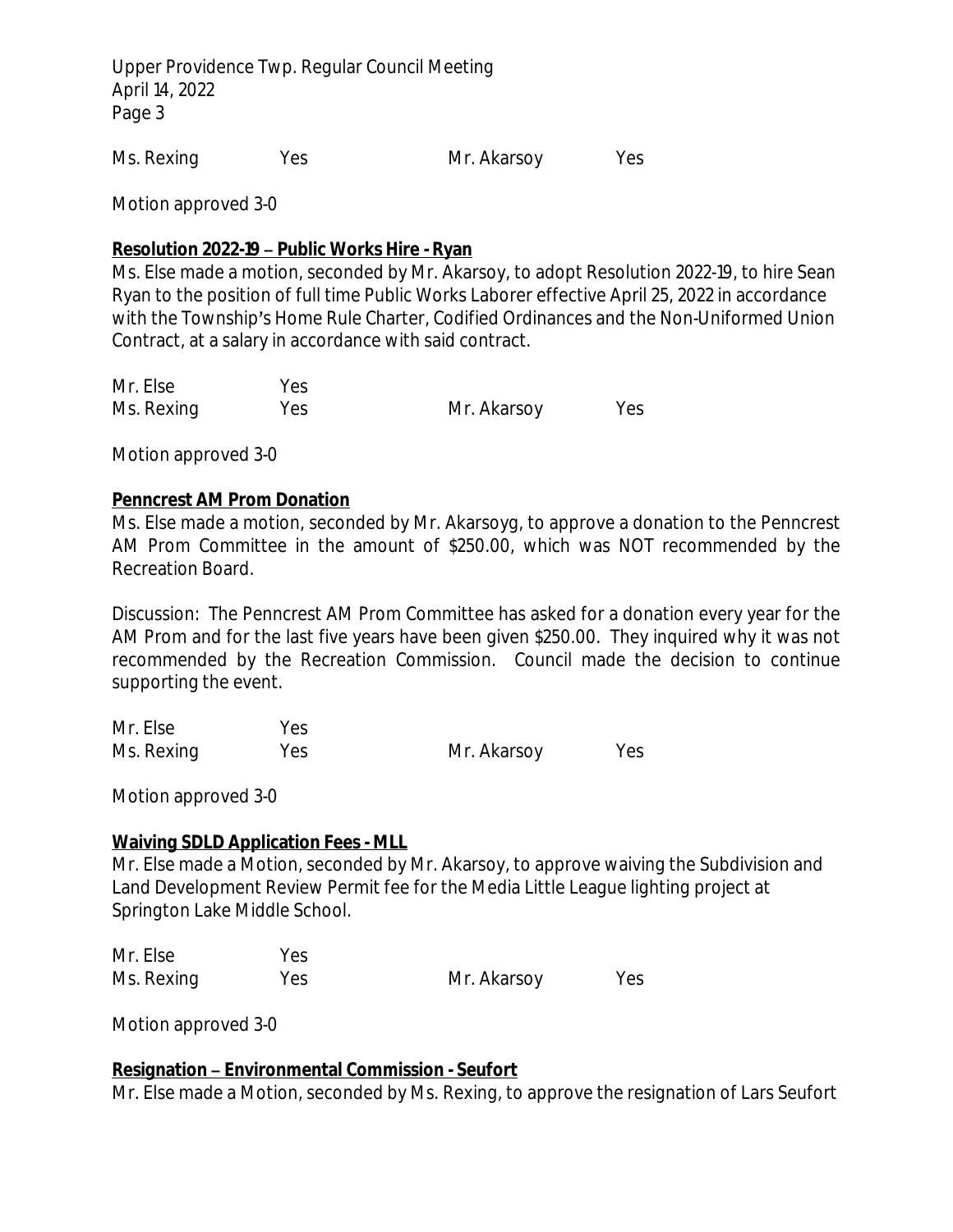of the 1<sup>st</sup> District from his first term on the Environmental Commission and to reappointment to the Alternate Position of the Commission with said term to expire on December 31, 2024.

| Mr. Else   | Yes |             |     |
|------------|-----|-------------|-----|
| Ms. Rexing | Yes | Mr. Akarsoy | Yes |

Motion approved 3-0

### **Appointment – Environmental Commission - Giambra**

Mr. Else made a Motion, seconded by Ms. Rexing to appoint Kristin Giambra of the 3rd District to fill the unexpired term of Lars Seufort on the Environmental Commission, with said term to expire on December 31, 2023; at which time she will be eligible to be appointed to her first full 4 year term.

| Mr. Else   | Yes |             |     |
|------------|-----|-------------|-----|
| Ms. Rexing | Yes | Mr. Akarsoy | Yes |

Motion approved 3-0

#### **ARP Resolution**

Mr. Vymazal advised Council about the ARP Resolution and the possibility of needing same. He is awaiting more information and will have at added to an Agenda when ready.

#### **2022 Road Program**

Mr. Else made a Motion, seconded by Mr. Akarsoy, to approve the 2022 Road Program and to authorize the Township Engineer to advertise for bids to be received at the May 12, 2022 Council Meeting.

Discussion: Mr. Kelly advised that we received \$311,950.00 from AQUA for road restoration from the work they have been doing on water mains. They are providing the funds after negotiations which takes care of their obligation for the trench road restoration. The Township typically spends approximately \$200,000.00 per year for road maintenance. The best use of the funds this year is to pick the worst roads and resurface them from curb to curb and others only half. The remainder can be done next year.

| Mr. Else   | Yes |             |     |
|------------|-----|-------------|-----|
| Ms. Rexing | Yes | Mr. Akarsoy | Yes |

Motion approved 3-0

**Addition to the Agenda** None